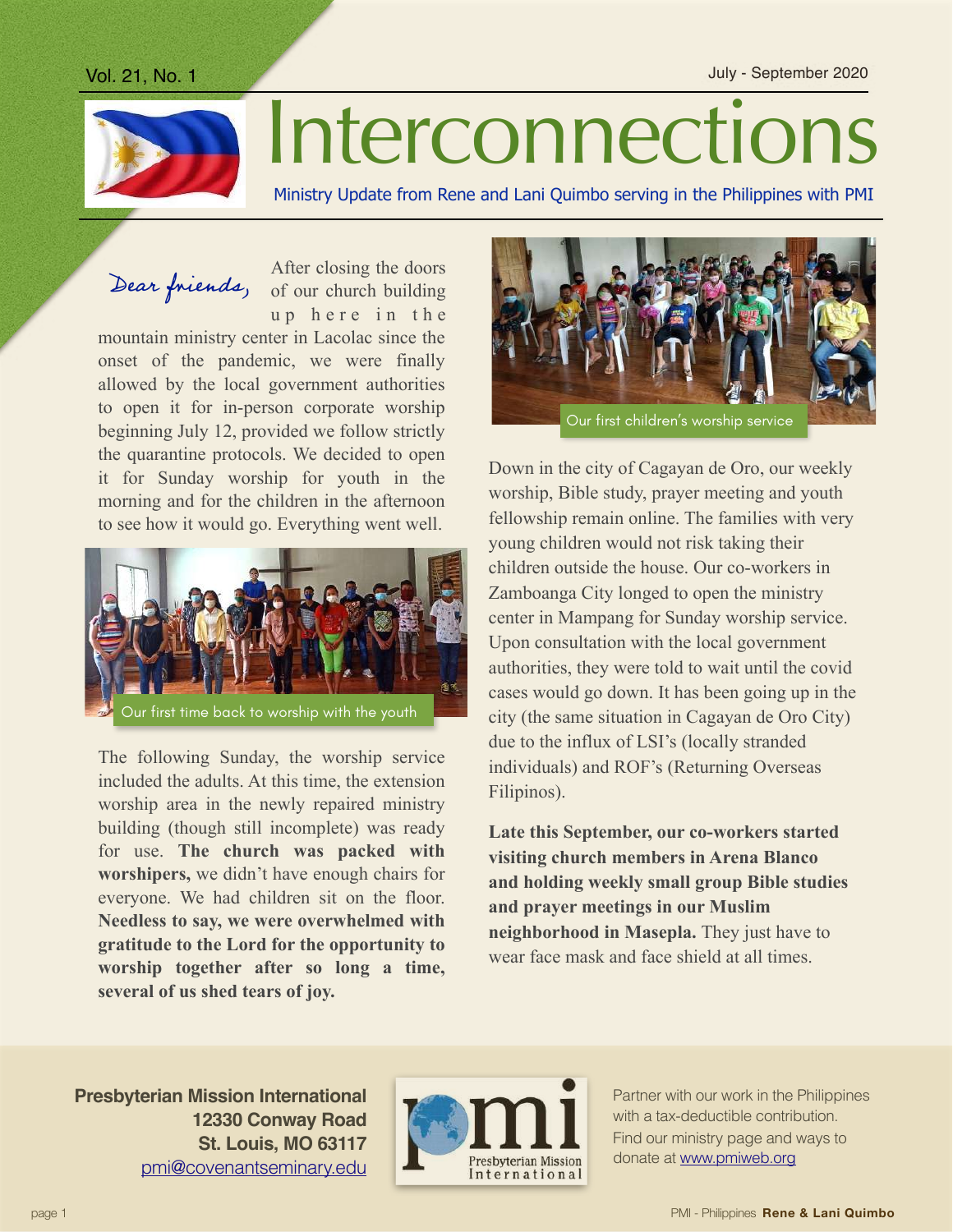In our church in Opol, our son Iking drives there every Sunday since August 23 to preach for the worship service for members who reside in Opol (Rene stays at the Portal Study Center to preach for the online worship service). The Bajaus in Opol come for the worship service while those residing in Cagayan de Oro City were unable to come to Opol due to strict travel protocols. They also were unable to join the online worship service due to issues of internet connection. We also cannot visit them due to localized focused containment in their area (a Bajau woman tested positive for covid and had to be hospitalized). We communicate with them through cell phone calls and texts.



corner), an elder in our church

**Despite the pandemic, church is happening all around us:** admonishing brothers and sisters who are struggling in dealing with spiritual challenges; ministering to a church member in prison (falsely accused of a drug related crime) by bringing his maintenance medicines and other needs (face to face meeting is not allowed) and caring for his family (he has young children); this guy in prison is now leading a Bible study each night after roll call; guiding students through the completion of their weekly modules (modules are distributed by schools to their students to work on their own at home (some parents are illiterate, others are not knowledgeable enough to be of any help to their

children); helping parents of a 6-month old baby who still could not move much with milk and nutritious food (she eventually passed away first week of September), praying and providing practical help for the sick among our congregations; receiving blessings from the members from what they have grown in their farms (fruits, vegetables, grains, and poultry), being "middlemen" of some members' farm produce and ornamental plants (members of the Opol church would sell them for a reasonable profit) in Opol and Cagayan de Oro City; assisting as many members in our churches as we can to earn their living (doing farm work, carpentry, housekeeping, laundry, and small scale buy and sell business; several Bajau men were being employed by the city government as lookout in busy intersections); and even in sharing knowledge by teaching others (our drummer in Opol church came to Lacolac, stayed for 21 days, to teach those interested how to play the drums).

In the midst of our current challenges, we encourage one another to keep being church.

**Even as we are estranged from our customary gathering and ways of doing church, we strive to exercise our faith as devoted believers. We have been inspired by the** 



ornamental plants in the city

**fidelity of several members to the faith despite restrictions on gathering together, and we are persuaded that the discipleship ministry is being blessed by God.**